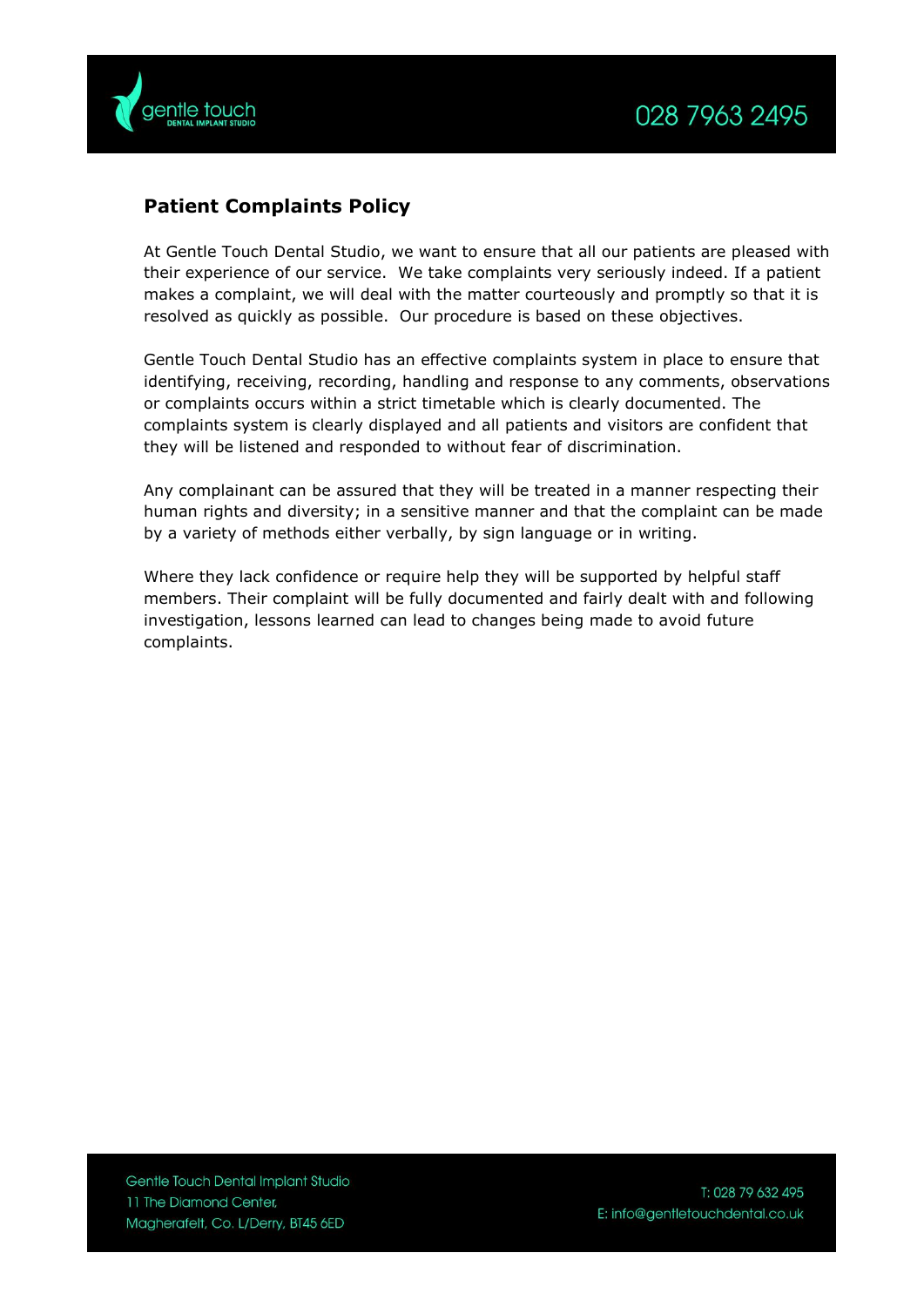## **Patient Complaints Procedures**

If a patient complains on the telephone or at the reception desk, we will listen to their complaint and offer to refer him/her to **Robert Craig** immediately. If **Robert Craig** is not available at the time, then the patient will be told when they will be able to talk to the dentist and arrangements will be made for this to happen. The member of staff will take brief details of the complaint and pass them on. If we cannot arrange this within a reasonable period or if the patient does not wish to wait to discuss the matter, arrangements will be made for someone else to deal with it.

- If the patient complains in writing the letter will be passed on immediately to **Robert Craig**
- Complaints about clinical care or associated charges will be referred to the clinician concerned, unless the patient does not want this to happen.
- A written response to a complaint with accompanying copy of our code of practice will be sent as soon as possible, normally within three working days. We will seek to investigate the complaint within ten working days of receipt to give an explanation of the circumstances which led to the complaint. If the patient does not wish to meet us, then we will attempt to talk to them on the telephone. If we are unable to investigate the complaint within ten working days we will notify the patient, giving reasons for the delay and a likely period within which the investigation will be completed.
- We will confirm the decision about the complaint in writing immediately after completing our investigation.
- Proper and comprehensive records are kept of any complaint received.

If patients are not satisfied with the result of our procedure then a complaint may be made to:

- The Dental Complaints Service for complaints about private treatment Phone: 08456 120 540 Email: [info@dentalcomplaints.org.uk](mailto:info@dentalcomplaints.org.uk)
- The General Dental Council, 37 Wimpole Street, London, W1M 8DQ (the dentists' registration body) Phone: 0845 222 4141 (UK local rate) Email: [standards@gdc-uk.org](mailto:standards@gdc-uk.org)
- The Health and Social Care Board, Complaints Office, 12-22 Linenhall Street HSC Board Headquarters, Belfast BT2 8BS for complaints about Health Service treatment Phone: 028 9032 1313 Email: [complaints.hscb@hscni.net](mailto:complaints.hscb@hscni.net)
- The Ombudsman, Freepost BEL 1478, Belfast, BT1 6BR. Phone: Freephone 0800 343 424 Switchboard 028 9023 3821 Email: [ombudsman@ni](mailto:ombudsman@ni-ombudsman.org.uk)[ombudsman.org.uk](mailto:ombudsman@ni-ombudsman.org.uk)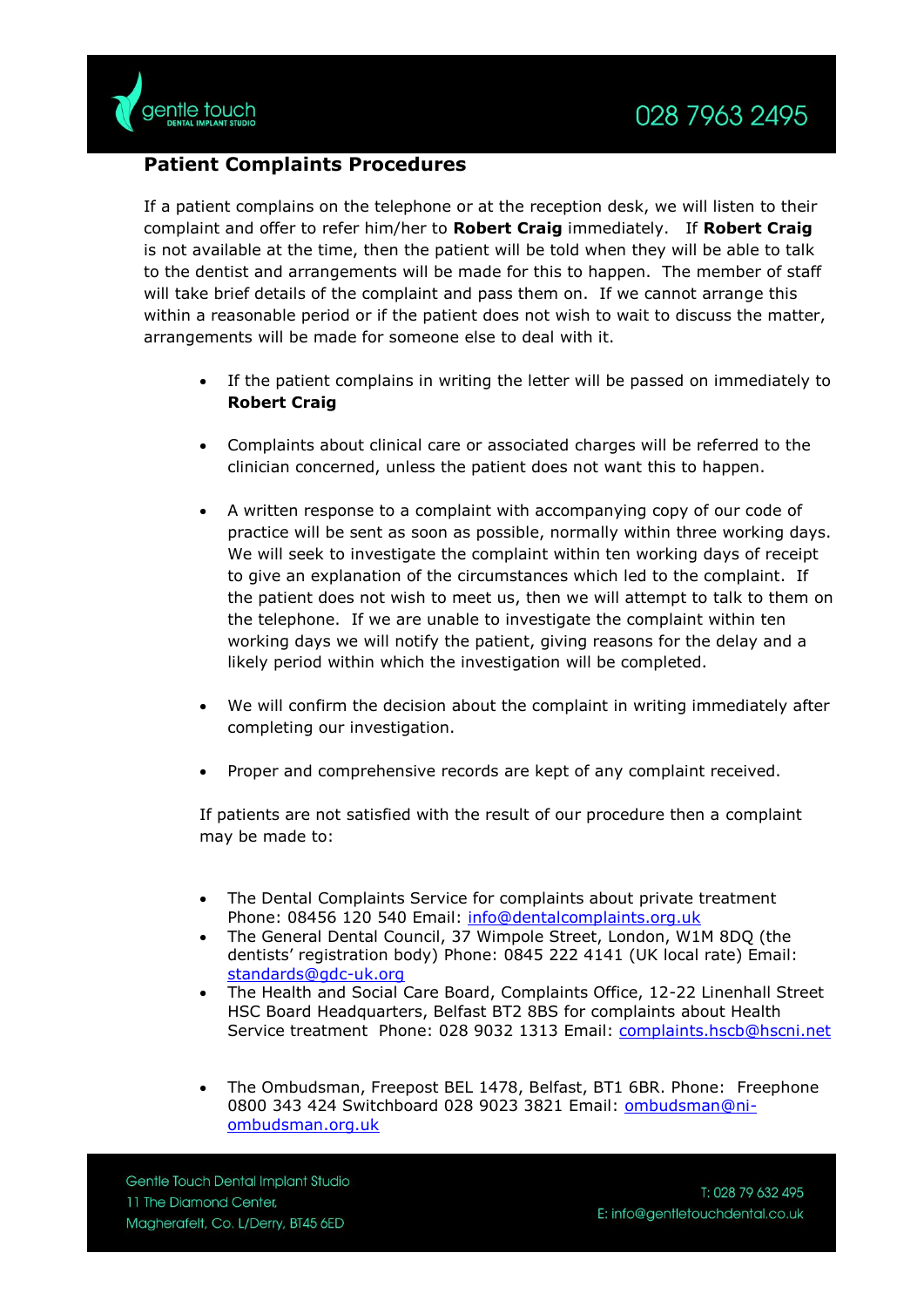

## **Complaints Notice Template**

Ensure you display a notice to patients about how to raise concerns. This should be kept in your reception area and added to relevant practice literature. Give (or send) any patient who raises a concern, the Gentle Touch Dental Studio - Code of Practice for Patients Who Wish to Raise Concerns (see below). Ensure that the gaps are completed so that it is personalised to your practice.

Complaints should be analysed graphically to identify trends. For more information about complaints, see section nine.

Use the following template when drafting your complaints notice.

Gentle Touch Dental Implant Studio 11 The Diamond Center, Magherafelt, Co. L/Derry, BT45 6ED

T: 028 79 632 495 E: info@gentletouchdental.co.uk